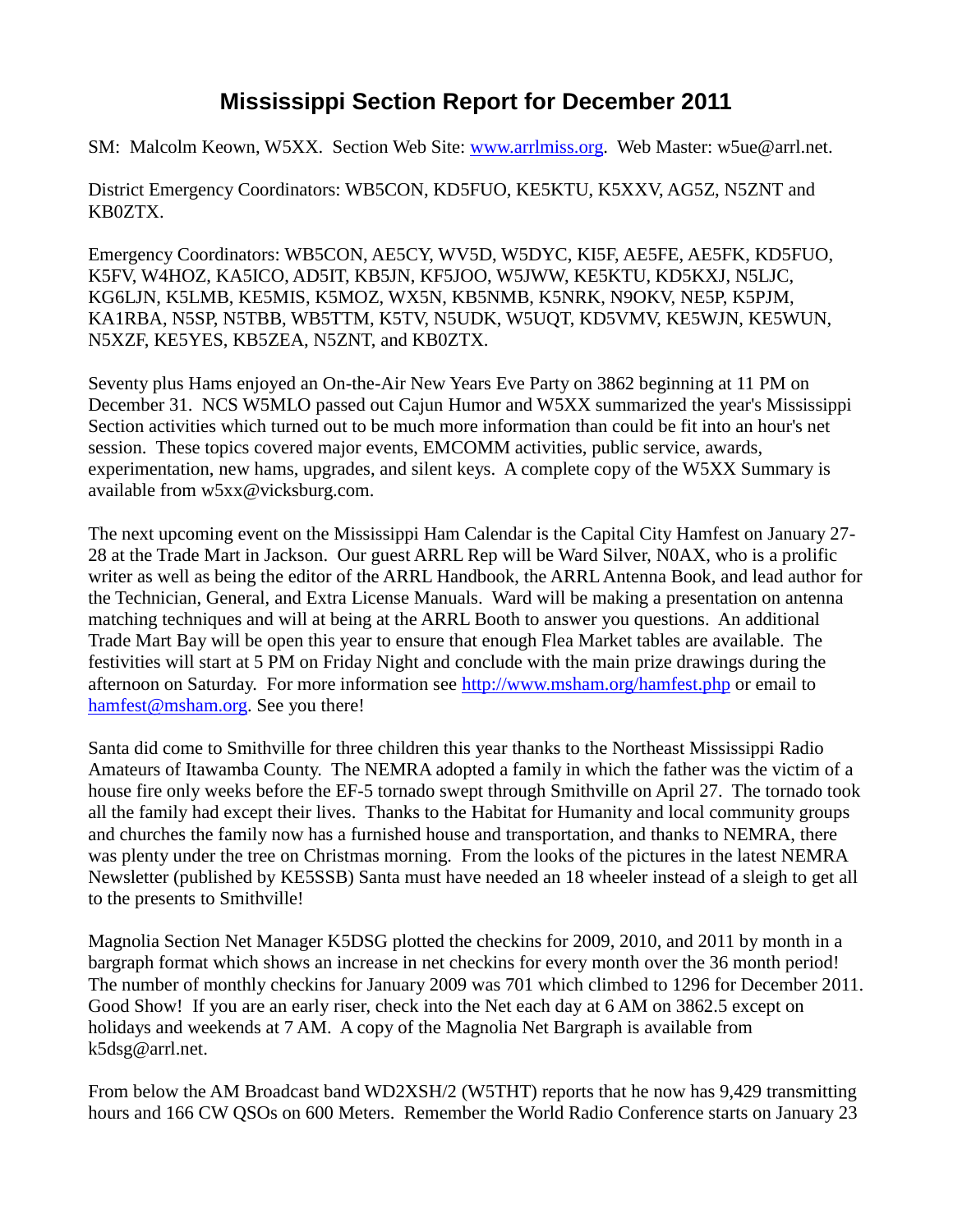in Geneva. We'll shortly find out during the Conference whether we get a new 600M allocation.

QSK Checker KC5LK reports that he checked a card from J85HS making 100 confirmed on 6 by W5XX and completing 10 Band DXCC. This is the second known 10BDXCC in Mississippi. N5ORT was the first a few months ago. W5XX indicates it took 40 years to do it. Don't try this at home unless you have a lot of vertical steel and horizontal aluminum – HI.

Welcome to the following new Hams in Mississippi in December: KF5NSK, Joe – Gulfport; KF5NSL, Stanley – Saucier; KF5NVB, John – Starkville; KF5NVC, Anthony – Jackson; KF5NWE, Mickie – Carriere; KF5NWF, Dylan – Lumberton; KF5NWL, Mark – Russell; KF5NWS, James – Meridian; KF5NWT, David – Kosciusko; KF5NYP, Sylia – Gulfport; KF5NYQ, Brandon – Gulfport; KF5NYR, Jewel – Biloxi; and KF5NYS, Darrin – Biloxi.

Also welcome to the following new ARRL Members in September: WB5AHZ – New Albany; WB5DJX – Lumberton; K5FSP – Columbia; WB5IKD – Senatobia; N5JPX – Pontotoc; N5KDV – Natchez; N3MHJ – Poplarville; KF5NJN – Columbus; KF5NSK – Gulfport; KF5NSL – Saucier; KF5NWF – Lumberton; KF5NYN Southaven; KF5RJN – Long Beach; and KE5SZY – Hattiesburg. The Mississippi ARRL Membership is now 1098 down 1 from last month. 1100 is site in site. Keep pushing!

Congratulations to the following on their upgrades: KF5AFZ – Picayune; KF5KQV – Biloxi; KF5KSP – Madison; KE5LFP – Biloxi; KF5LQB – Carriere; KF5MYX – Canton; KF5NWL – Russell; and KE5QHQ – Ocean Springs.

Also congratulations to the new officers of the Central Mississippi ARA: KF5EZT, President; WX5H, VP; KE5MLL, Secretary; KF5IZ, Treasurer; and Board Members KE5YDY, N8OEL, and KD8BMA, and for the Hattiesburg ARC: AG5Z, President; N4FF, VP; W5TUT, Secretary; and K5IJX, Secretary.

And lastly congratulations to W5UE who won the certificate for single operator high score (low power) in Mississippi in the 2011 CQWW 160 Contest and to K2FF who placed first in Mississippi in the SSB Single operator assisted category (high power).

Club Newsletters/Reports: Hattiesburg ARC (AC5E), Meridian ARC (W5MAV), Mississippi Coast ARA (KB9ZR), Northeast Mississippi ARA (KE5SSB), and the Tishomingo County ARC (KU4WW).

DEC/EC Reports: WB5CON (NE MS/Alcorn), KF5EZT (AEC) Pearl River, AE5FE (Lauderdale/Clarke), WX5N (Prentiss/Tishomingo), WV1Q (Jasper), and KE5WJN (Pearl River).

Regret to report the passing of K5ELN of Jackson.

HF Net Reports - sessions/QNI/QTC (Net Manager)

Magnolia Section Net 31/1296/23(K5DSG)

MS Baptist Hams Net 3/27/0 (WF5F)

MSPN 31/2954/31 (K5NRK)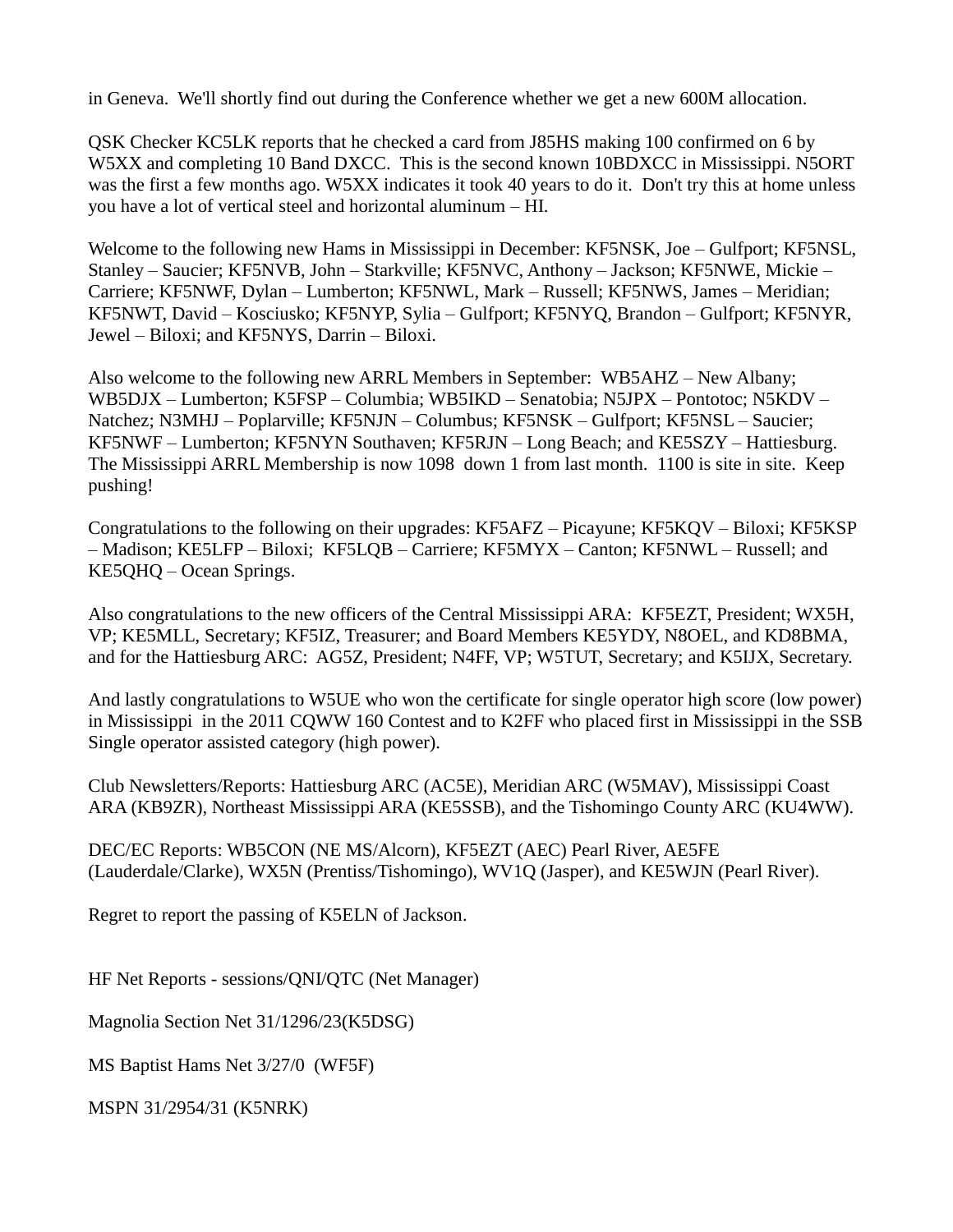## MS Slow Net 22/57/0 (W3TWD)

## MTN/OZK 28/102/9 (K5DMC)

VHF Net Reports - sessions/QNI/QTC (Net Manager) Booneville and Prentiss County ARES 4/63/0 (WX5N) Capital Area Em Net 4/66/0 (K5XU) Delta ARES Net 3/33/0 (K5JAW) Grenada/Yalobusha ARES Net 4/28/0 (KE5MIS) Hattiesburg AEN 4/86/0 (K5MIQ) Itawamba County ARES 4/41/0 (KB5NMB) Jackson ARC Em Net 4/31/0 (N5DU) Magnolia DX Assn 4/45/0 (K5OAZ) Meridian Area EN 4/34/1 (AE5FE) Metro Jackson ARES Net 3/39/0 (K5GCY) Mississippi Coast ARA 4/32/0 (K5KMU) Miss/Lou Em Net 4/38/1 (K5NRK) NE MS Skywarn 4/70/0 (W5LMW) Panola County ARES 2/14/0 (KC5DPJ) Pearl River County ARES 4/52/0 (KE5WJN) Rankin County ARES 5/53/0 (KF5EZT) Scott County ARES Net 4/44/0 (K1REZ/W5JMJ) South MS YL Net 5/52/0 (K5IJ) South Central Skywarn and Jasper County ARES 3/36/0 (WV1Q) Southern MS Friendship Net 22/156/0 (WB5OHN)

Stone County ARES 4/74/0 (N5UDK)